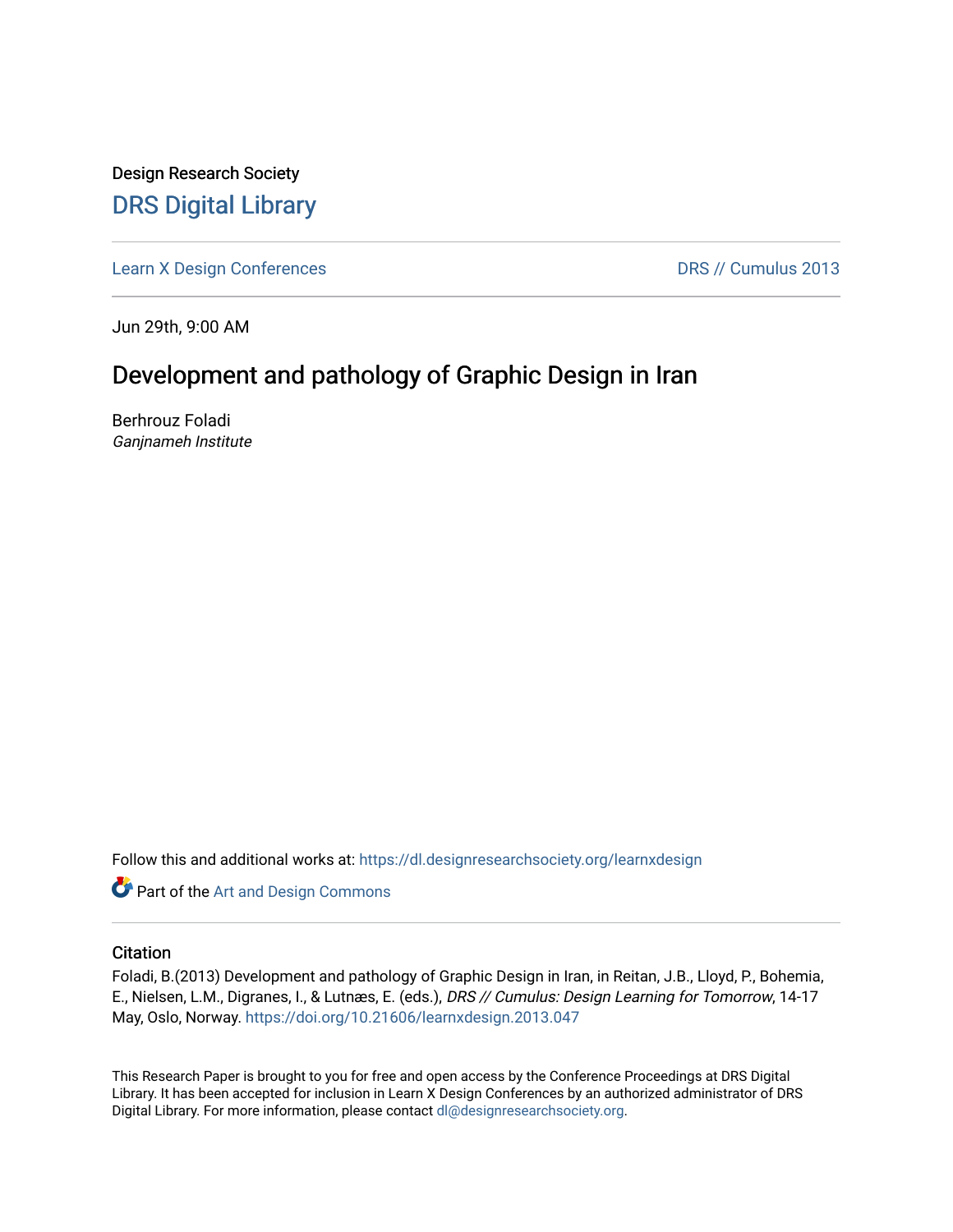DRS // CUMULUS 2013 2nd International Conference for Design Education Researchers Oslo, 14–17 May 2013



# **Development and pathology of Graphic Design in Iran**

Berhrouz FOLADI<sup>\*</sup> Ganjnameh Institute

 $\overline{a}$ 

*Abstract: Graphic Design is an aggregative art and has a huge function in its international field. But, in Iran there isn't any correct understanding of that because the different branches of this amazing art has not separately been defined and utilized*  to make the people see and receive its effect in their life environments. The graphic *designer has to be like a working machine and does work in all of the branches alone to propound the functions in society. Although the designer knows all of these branches, such as designing a logo, they are not supposed to be included in her work experience, because each of those requires academic professional experience. On the other hand, the communications has taken a special new form these days and although the Iranian designers haven't still reached such technical development in the framework of graphic design profession, they have to follow the global direction and use digital technology but, the presence of digital technology has forced them to almost quit working with the previous tools and equip themselves to this new one, because the mentioned presence has been put into work before creating a suitable ground of acceptance for it. This occurrence has made the situation worse. Old hand designers have lost their jobs and even though just a few of them could have learnt skills in this regard, the power of computer is completely at the hands of young generation. According to my research, some solutions can be offered for this problem.* 

*Keywords: Communication, Environment, Graphic Design, Iran.*

<sup>\*</sup> Corresponding author: Ganjnameh Institute | Iran | e-mail: Behrooz.fulladi@gmail.com

Copyright © 2013. Copyright in each paper on this conference proceedings is the property of the author(s). Permission is granted to reproduce copies of these works for purposes relevant to the above conference, provided that the author(s), source and copyright notice are included on each copy. For other uses, including extended quotation, please contact the author(s).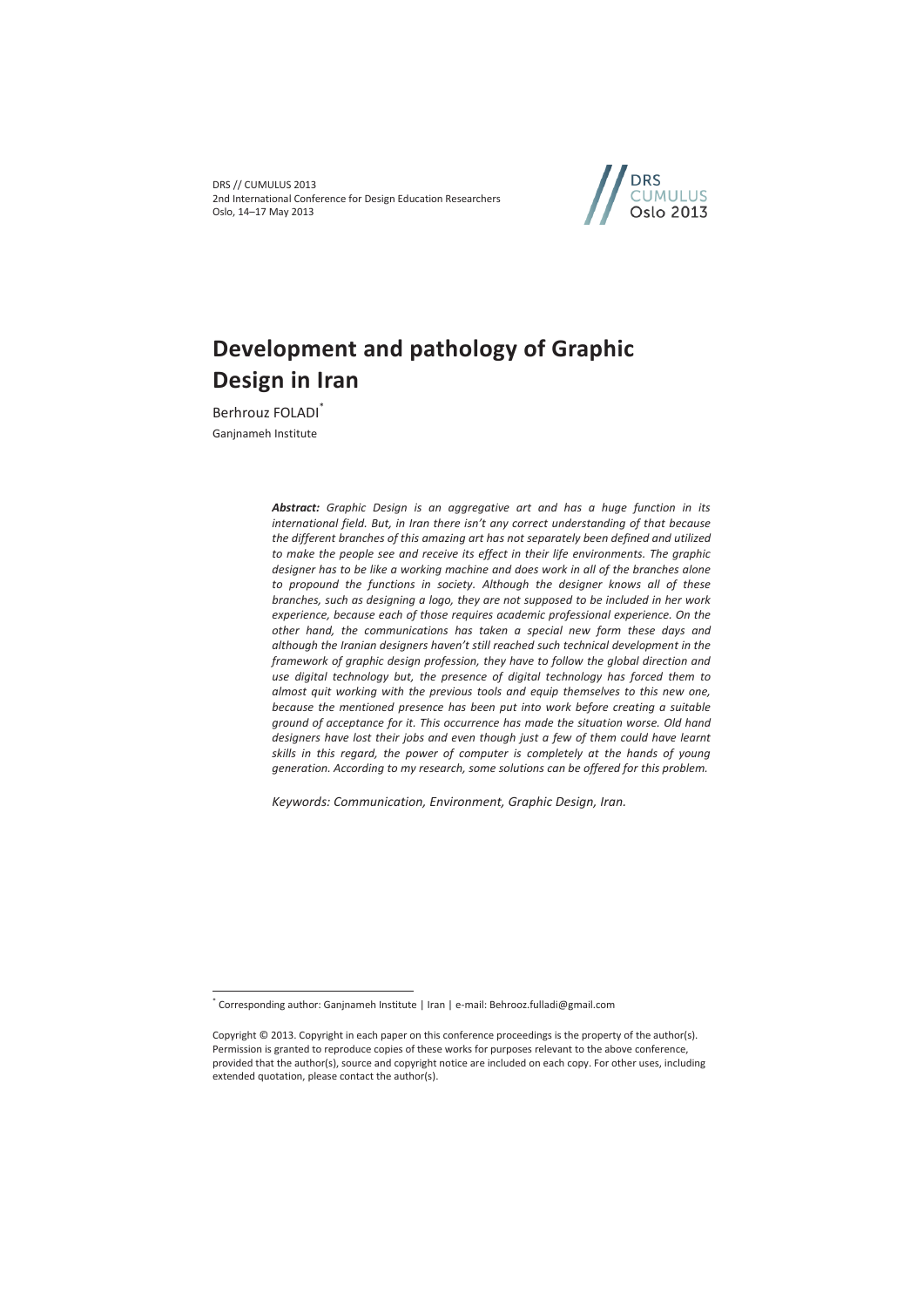### **Introduction**

The word 'Graphic' is derived from a Greek word 'Graph' which means to write or to paint and because that writing or painting had an effect of the color of brush on the paper or on the white surface and created a contrast, it was known to be capable of a design activity. Later, the meaning of that Greek word changed to some other subjects like display and showing the opposed quality of ground, a ground or a thing on which the title was brought up (text), either in the form of a picture or a written text. For this reason, we may be able to say that the Calligraphy or in some cases, the writing has totally the quality of being understood as part of the Graphic design. Although they are different branches, they have the same design manner or influence for exhibiting their icon. It is generally believed that all of these should be in the Graphic design family because they have a function similar to the design works. However, other people emphasize that the discussions about every subject must be set separated from together which in fact is the action of Historiography or the theoretical aspect of story. There was no example of the icon like European countries in Iran. Instead, they knew the technique of decorating the books which was indirectly divided into three parts. One was the inscription which was done by a Calligrapher. The second part which was named as 'Miniature' included two sections: Illumination and Hair-pin Ornamentation that together created the art of Border-decorating. Finally, the last part was Illustration which always got done by painters. The important subject here is about the technical aspects of the work for demarcating which in fact, was Tabulation and that specifically was in the profession of special people. In this process, no one corporated to do the job with the title of 'Graphic designer' regarding today's understanding ,but all the professionals of art did these jobs as minor works besides the other important ones. Of course, we, in the 21th century, do not still have the individuals with that high technical accuracy in our land.

### *Literature Review*

In a study done by Morteza Momayez who was known as the Father of Iranian Graphic design, it was discussed how Graphic design emerged in Iran and in the peoples' life.1 He has mentioned that the wall writings were the first forms of design works which were done by the usual people. After these, the works created by a painter or a designer and hung on the walls, were the pictures whose contexts consisted of the prisoners' faces that were killed by the last regime in Iran, the leader of the groups and parties, national champions and the portrait of Emam Khomeini. These were the first art works which the Graphic designers generated based on the design elements and had somehow the quality of a real design piece. In addition, he added that with his attempts, he could establish the Graphic design field in the Faculty of Fine arts in Tehran University to teach the students and to hold exhibitions and biennials in the country and more importantly, to propound this art and it's functions in society. But, with the presence of computer everything became almost out of control and never let the real Graphic works be produced in Iran and the talents came into view. Old skillful designers lost their jobs because they did not have any familiarity with this new strange equipment and the modern Graphic design were and still are in the control of some young and completely amateur people who create very bad and awful art pieces based on no elements.2

Nowadays, the communications has taken a special new form and in the countries where people work with the computer and digital world, the connection will be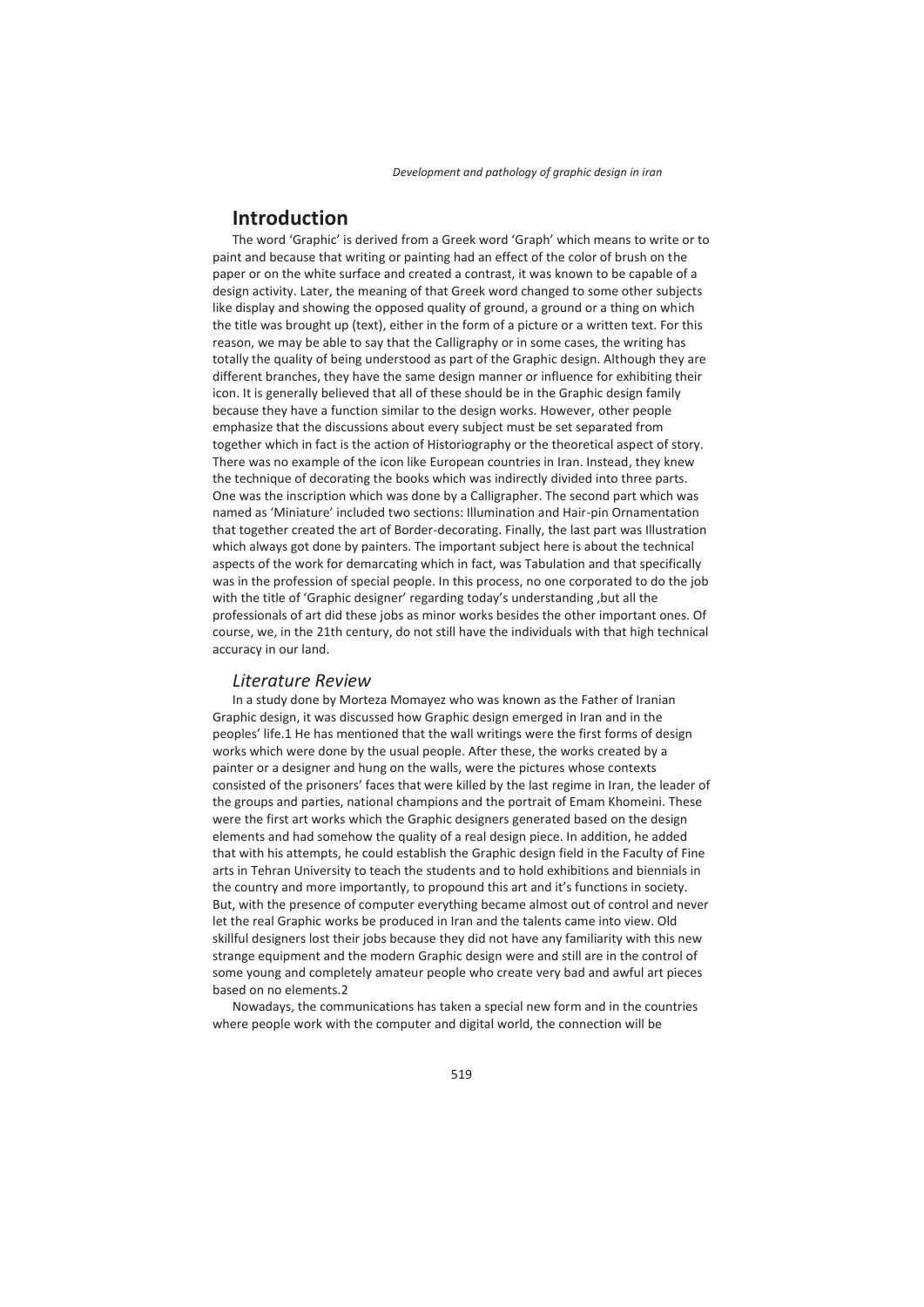#### *Behrouz Foladi*

disabled and the dialogue between you and the other person cannot be established if you do not use computer. You have to get in the line. Although the Iranian designers have not still reached such technical development in the framework of Graphic design profession, they have to follow the global direction and use digital technology but, the presence of digital technology has forced them to almost quit working with the previous tools and equip themselves to this new one, because the mentioned presence has been put into work before creating a suitable ground of acceptance for it. This issue is not merely limited to Iran. For example, in America, when working with computer was provoked, after a short period of time, many of the American Graphic designers lost their jobs. They had to follow the new technology, i.e. the computer or they had to give up the design work totally. Already, this problem in Iran has been so hard and pitiful that it is out of imagination. This occurrence has made the situation really intolerable. Old hand designers have lost their jobs and even though just a few of them could have learnt skills in this regard and become unique in the design field, the power of computer is completely at the hands of young generation. Unfortunately, my country has not still reached such academic, technical and professional development and most of the works are done just by one person. To do the jobs, the correct way is what we see today in modern societies as every body works best in a defined framework. When you do your job correctly and perfectly, you will get a good and enough experience but swimming upstream is likely to cause bad results. It is the same as you go to visit a general practitioner and ask her to prescribe medicine for your eyes, ears, nose, nerves or your bones and brain. Naturally, this practitioner will not be a skillful one and in this harmful situation there would be no proficient in our society.

In fact, there is no specific history of Graphic design in its exact meaning in Iran and by following the documents and symbols; we are able to set the past drawings in a selection called 'Graphic design' because they merely had a pictorial function. As this subject was not propounded in other countries like the present time, no one actually knew anything about the art or Graphic design in this country. Overseas, a black and white drawing was considered a design work even though it was just a drawing. Already, there has been made no special attempt to define, analyze and regularize a history for the Iranian Graphic design. However, there are documents by which an atmosphere or a ground can be generated for paving the way to accept today's world Graphic design inside the country and with the presence of our own mental scheme. On the other hand, in the prehistory period (before Medes), we had pictorial signs and symbols which have a modern implication even though they come from the past.3 During that time, the reason the painters did Illustration for the books was that they were following the primary basis of the painting and this was done in the field of Illustration ,too. Therefore, such art pieces are the illustrative and pictorial reflections of our literature. This is what can be called 'The Old Graphic Design'. But, the contemporary Graphic design is completely involved with the printing industry and this industry is a technological method which turns all the original symbols and hand-made patterns into a technical quality for the purpose of printing. Graphic means the art which actually is reproduced in different forms and ways and this definition can not include all the concepts of Graphic design because the meanings of this amazingly huge art are changing permanently. New frameworks such as Visual design and Visual art have come into existence of which Graphic design has been as part of them and these frameworks have become so widespread that many of their old meanings are still changing especially after the development of digital technology. These days, Graphic design does not have a particular meaning anymore. There is a Graphic designer who is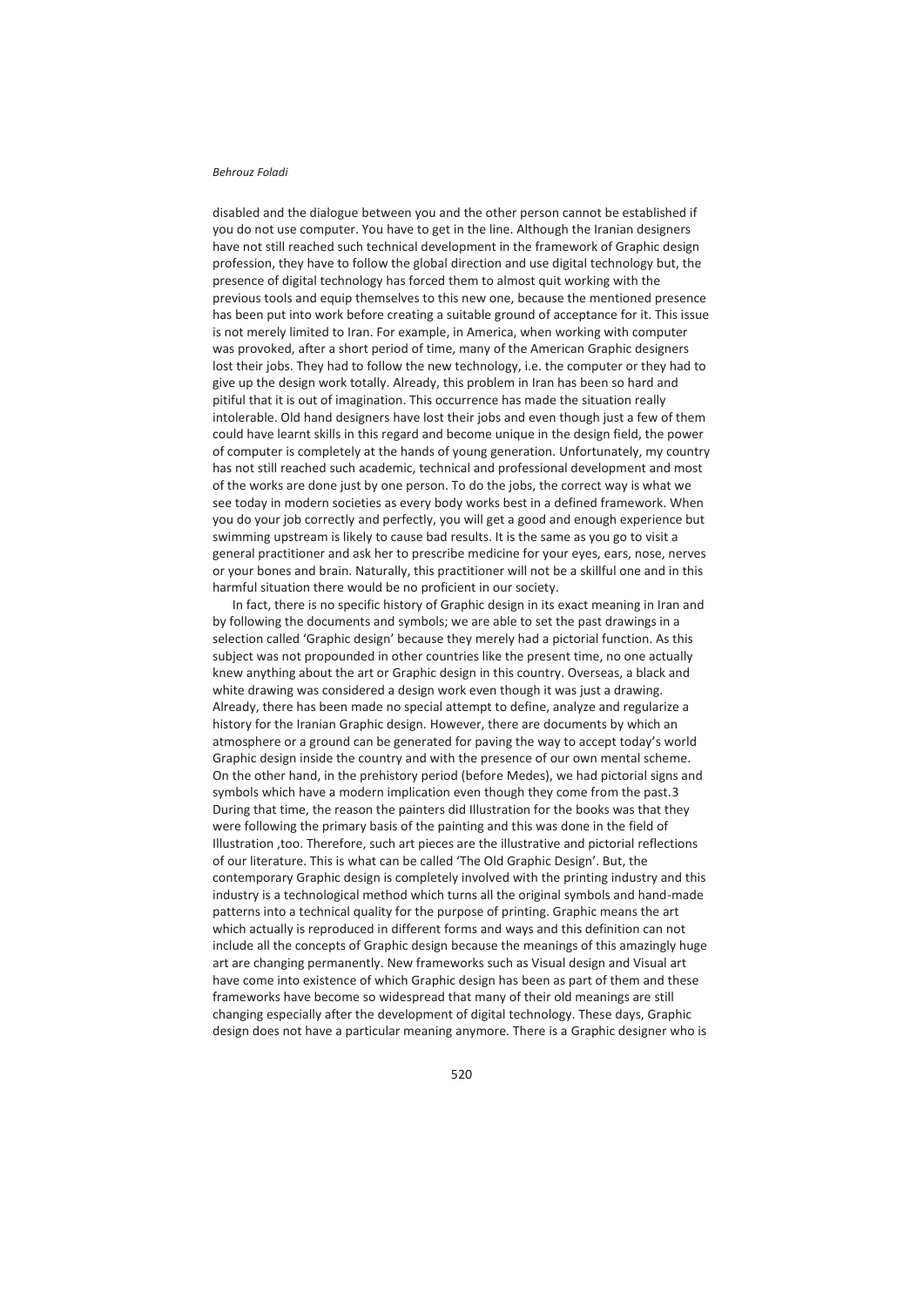one of the members of a group that are involved with the visual productions. Perhaps there is no single and self-limited art even in poetry or in writing or they are going to be disappeared. Finally, it is not appropriate to recount everything limitedly and put it aside because, by doing so, that would be restricted in an old fabric. If we make a marking-out for something while all the things are moving forward and reaching new borders, we have stood on the way backwards because we know that this issue will change to something else one day. Actually, the mentioned speech is an introduction which can be used to find a hypothetical genealogy of Graphic design in the art of Iran. Today, different methods of printing like the old printing, digital and audio-visual printing are being used by which the text come into better effect and becomes more alternative. This is the general working style of Iranian Graphic design which comes from many decades ago. The history of Iranian Graphic design reveals a secret that they could successfully connect themselves to the global network but, they still lack in some skills. Various specialties have not still made in society and there is no management in the field of Graphic design. Some people are trying to call themselves as 'Art Directors'. Art director is a person who directs and guides the design for a specific purpose and she may not take any practical action. There are new occupations and expertise which are unknown to the community and the most general and unknown one is 'Art Director'. People do not have a clear understanding and the degree of jurisdiction and decisionmaking for an Art director is vague. Unfortunately, the reason concerns with a set of economic factors.

As a Graphic designer, you have to both work in an office and propound many of the design functions in society, meaning that you have to do Illustration which is a distinct specialty, do Lay-out that is a completely different issue and also design Book cover, Typography and the Fonts. These days, with the help of digital technology all of the mentioned expertise is not in the skill of one Graphic designer. Of course, the design individual is familiar with all of them but because of technical expanding and development like many other careers, each of those requires academic knowledge. For example, in Justice Administration, the job is usually divided between a lawyer, a judge and a justice and these three branches have also different categories. For example, the lawyer branch consists of criminal issues lawyer, legal issues lawyer, court-appointed lawyer and many dissimilar titles. This can be found in any other occupation in community. For instance, in the profession of perfumery first stands someone with the specialty of perfumes, then someone expert in spices and maybe a person who is professional in groceries. The basic problem in the area of Graphic design is that the issue 'Design' is not correctly understood for us. This is perfectly done in western countries and they have such a great domination on the design especially on Typography and Letter design. The design matter, as it should, does not have a meaning in the community and we do design works mostly in the field of Illustration. One of the reasons is from the past times, painters who were the forerunners in the field of art, started the work via Illustrating and after that, they were used as a help for Lithography or Linear printing. Nowadays, the very Illustration has unluckily more importance than design.

In the country's contemporary Graphic design, the function of design is very weak because the dimensions of this prominent subject are unknown in public and in the professional gatherings and for the lack of academic teacher, it is not completely set forth for discussion in colleges and universities. Also, if the design was propagated by the artworks, that could not have attracted the designers' opinions perfectly. When the word 'Design' is used, it does not mean the kind of work which is created for painting.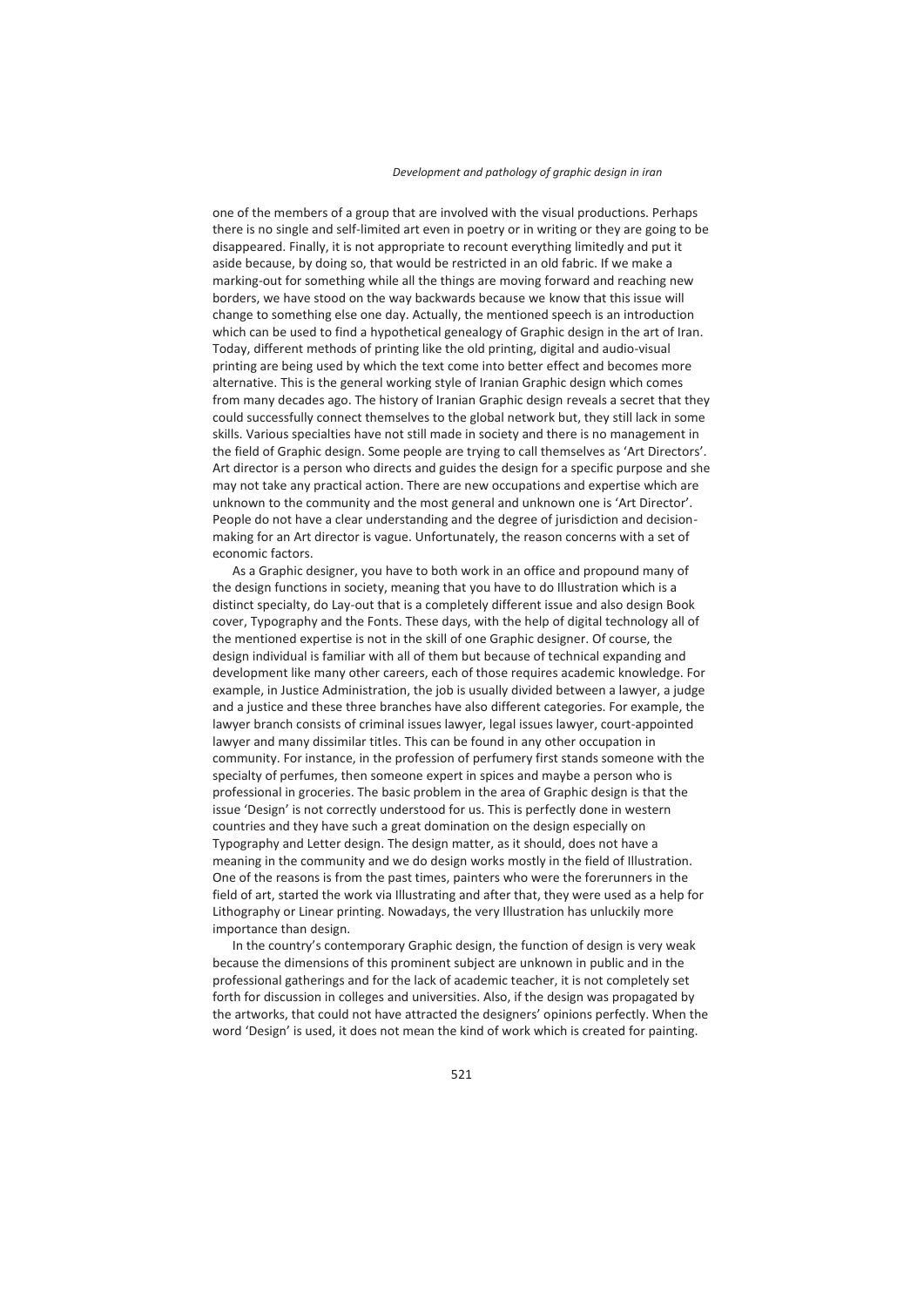#### *Behrouz Foladi*

Design means an applied work, one that has technical and useful function by which the Graphic designers can get into action and put the functions forward in community. For this reason, we, in the field of Typography for instance, act just like a follower, meaning that the works which are designed in the world, provide an idea or an inspiration for us which in fact, makes us take our designs into that universal frame and therefore, makes us heedless of what there is in our history of Calligraphy and the works done in that art. There are several types of scripts in Iran's Calligraphy which show the functional necessity for writing.4 For example, in Kufic script there are different parts such as Western Kufic and Angular Kufic and because they had particular usages and caused many occasions, they were produced for the general needs in writing and eventually, they were designed and recorded and came down to us by inheritance. Actually, the absence of having a thorough and clear knowledge of design never allowed us to be active in Typography and many similar fields, as we should.

#### COMPENSATING THE DEFICIENCY

First of all, the Design subject must become clearly and thoroughly understood for us until we could have such great domination on it. We must perceive the design, the commission, and the purpose of design and they are the important factors which require more specific and detailed attention. One fast and effective way of reaching the mentioned goal is to get use of TV and in charming way, start showing about Graphic design, where it has come from, why it is used and what's the function of this universal art so that the people in various levels of community can see and know about it and they will understand that what ever they are facing with in daily activities, is directly or indirectly connected to the Design issue. The reason is the media especially the TV play a crucial role in the Iran's society and more than 85 percent of people watch TV during 24 hours a day so that it can be used as the best way to propagate the arts, specifically the Graphic design. Also, to reflect the correct design and to call the attention and the eyes for conveying the message, Graphic designers are expected to follow the design principles, because by not following the basics, design would be meaningless and can not be included any messages to transfer to viewers. This profession is a very young career and the persons working in this field are very young too. Therefore, they are required to work experimentally and experientially as much as they can and have a good study to get the great results because without having such deep and intense studies in this field of art, success seems almost unreachable. Secondly, the grounds of acceptance for the design works must absolutely be generated in the public so that the Designers would be able to play their roles effectively and would have the chance of living, working and becoming unique persons in society because for working, they absolutely need to have ultimate source of energy and the most possible way to gurarantee that for the group of Designers is the time when they could see that their created pieces have been appreciated and praised by their communities. In addition, it is urgent to control the degree of using the computer in the process of design and utilize it in correct way and there must be established Institutes or companies to do supervising on the degree of this uasge professionally and effectivelly. Also, it is essential that the cultural trades become propagated like the economical exchanges and let the designers get in the process. Thirdly, the equipment and the tools must be provided from the viewpoints of individual, investing and applied to help designers express their ideas and the arts in the public and call the eyes for transmitting the message, for developing the Design without having the required tools available is completely impossible. Also, teaching design students requires a huge demand for